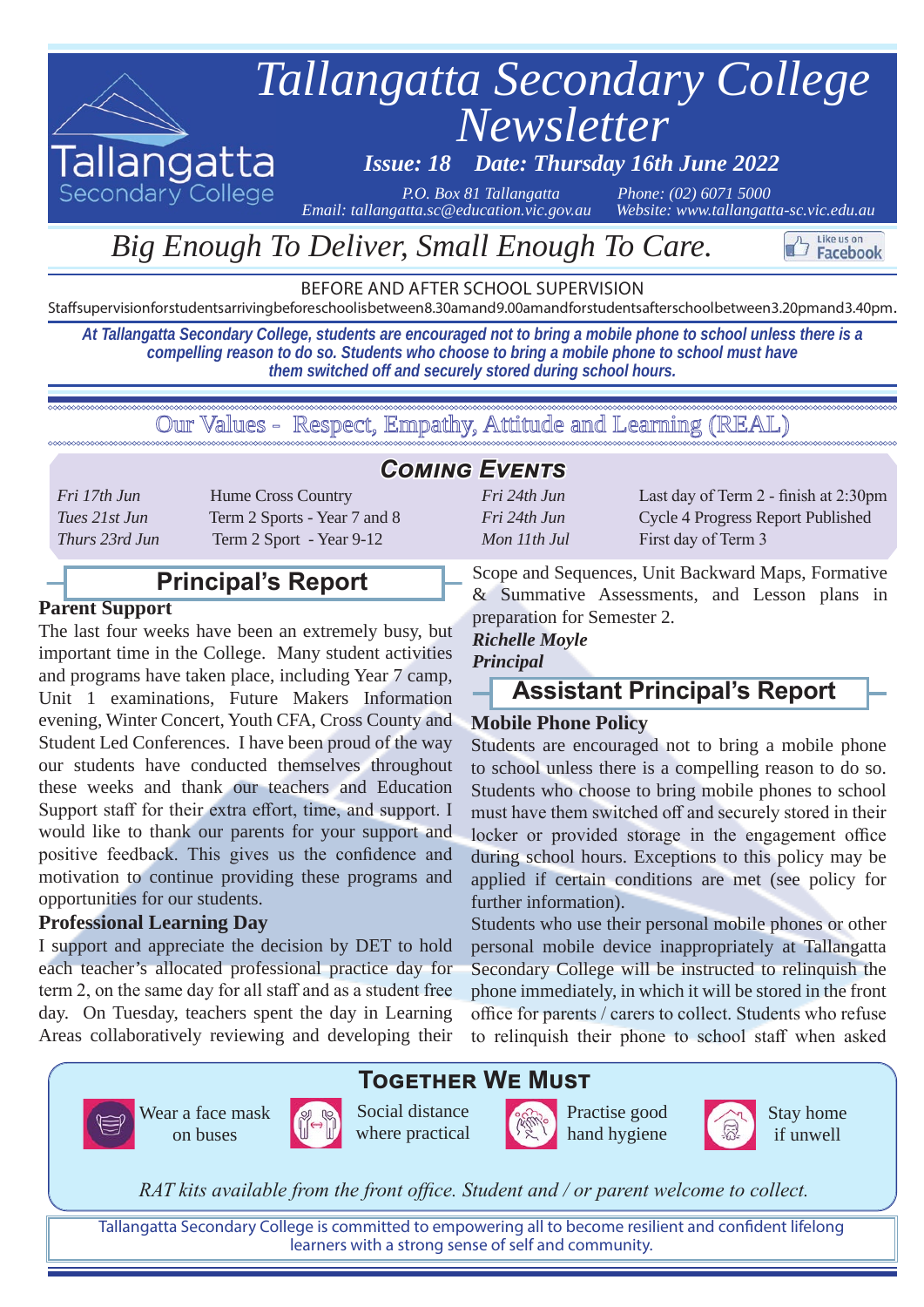will be issued with consequences consistent with our school's existing Student Engagement Policy.

#### **Homework**

Homework is tasks assigned to students by teachers that are meant to be carried out during non-school hours. At Tallangatta Secondary College all homework set by teachers will be:

- purposeful
- curriculum-aligned
- appropriate to students' skill level and age

• designed to help students develop as independent learners

• monitored by the teacher

• where appropriate, provide opportunities for parents/ carers to partner in their child's learning

• designed to assist student to retain and practice their learning of the key knowledge and skills

The types of homework that teachers at Tallangatta Secondary College will include are:

- reading English texts prior to class discussion
- reading for pleasure
- researching topics associated with set class work
- reviewing the key knowledge and skills learnt in class

• practice using the command words students will encounter when interpreting questions

- reviewing Cornell Notes.
- revising/preparing for tests / SACS / Exams

• emulating SAC/exam/test conditions when completing a task at home

• viewing and completing set tasks on Edrolo (VCE)

• engaging with parents in learning activities such as: rehearsing a presentation with parent/carers, and seeking their feedback

interviewing a family member as part of a research project. Homework is a shared responsibility between the school, teachers, students, and their parents/carers. In order to get the most out of homework tasks, it is important that everyone understands their obligations and responsibilities. There are weekly lunch time help sessions available for students to access, along with Monday afternoons study hall 3.30pm in the SSC.

# *Jocelyn Ziebell*

#### *Assisstant Principal*

# **Student Engagement News**

#### **Unit 2 and Unit 4 SAC Schedules**

Schedules have been released via Compass for school assessed coursework for students undertaking Unit 2 and Unit 4 VCE subjects.

*Shae Billingsley & Sam Gosbell Student Engagement Leaders*



**Jhye Reddy** - I play basketball competitively and as a hobby. I have a job at the Yackandandah Foodworks and I like to hang out with the boys. I am looking forward for the school year to end mostly because I am joining the ADF (Australian Defence Force) the following year.

# **Careers News**

#### **Women in Apprenticeships**

Apprenticeships Victoria has recently rolled out trade opportunities to recruit more women to take the first steps in a fulfilling and awarding career in male dominated trades. Opportunities have been created in careers such as Auto, Electrical, Plumbing, STEM, Rail Industry, Fire Protection, and more. Women In Apprenticeships - Apprenticeships Victoriahttps://www. apprenticeships.vic.gov.au/apprentices-and-trainees/ women-in-apprenticeships/



*"I think everything in life is art. What you do. How you dress. The way you love someone, and how you talk. Your smile and your personality. What you believe in, and all your dreams. The way you drink your tea. How* 

Tallangatta Secondary College is committed to the safety and wellbeing of all children and young people. This is the primary focus of our care and decision making. Tallangatta Secondary College has zero tolerance for child abuse.

# **Class of 2022**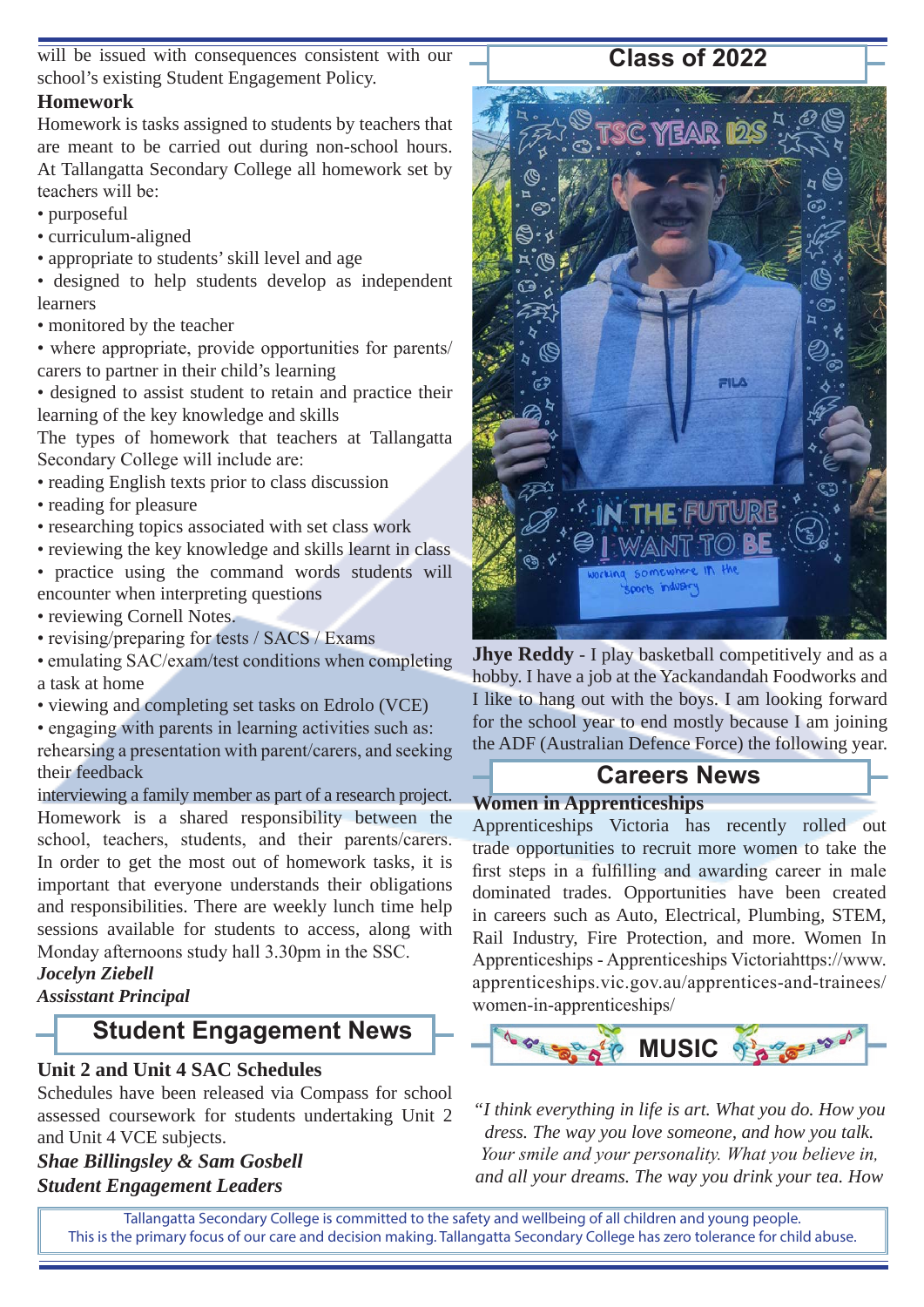*you decorate your home. Or party. Your grocery list. The food you make. How your writing looks. And the way you feel. Life is art." ― Helena Bonham Carter* First and foremost I would like to thank our wonderful musicians for their efforts leading up to, and during the winter concert. It was a joy to witness your musical growth this term, as well as the growth you have all made as a musical team- you are all so very supportive of each other.

The concert too, would not have happened without the support of community members, parents/ guardians and teachers- I am very grateful for your efforts.

As we move forward, lessons will continue as scheduled in week nine, with some minor alterations due to sport. As with every sign off, I would like to express my gratitude to our musicians.

For the resilience and positivity you show in lessons, to the weird and wonderful sounds I hear in the practice rooms at lunchtimes and breaks.I am sure that all our musicians too, can appreciate the PAC as a safe learning and performance space, thank you for bring the place to life with your music.

In great music and with gratitude and kindness as always,

#### *Rhys McKee*

*Music Program Coordinator* 

#### **2nd Recruit Induction and Information night for 2022.**

**Date:** 23rd June 2022 **Timings:** 1800 to 2000hrs **Location:** ALTC, South Bandiana, Murray Valley Hwy (wait outside of the gate)

**Min Age:** 12 (turning 13) **Max Age:** <17 A little about us: (37ACU - 2022 Community Organisation of the Year)

• The Australian Army Cadets is a national youth development program sponsored by the Australian Army. Locally the Army Logistic Training Centre supports 37 ACU to ensure they benefit from a militarylike experience.

• Army Cadets welcome young people of all backgrounds and abilities, and they are provided with excellent opportunities to develop individual self-esteem, leadership, initiative, and problem solving skills in a safe, challenging and fun environment.

• Our Cadets are encouraged to embrace the values learned in the Australian Army Cadets and apply them to their everyday lives in order to be better citizens. The Cadets core values are: Service, Courage, Respect, Integrity and Excellence. These values embody what we expect of ourselves and of each other.

*•* 37 ACU has a dedicated group of about six staff supporting this program weekly during the school terms, on weekend camps, supporting local events like relay For Life, significant days like Anzac Day and annual camps. They work very hard and are supported by a fine group of senior cadets providing training, leadership, discipline, guidance and mentorship to other cadets.

#### **Health**

#### **Food support available**

We are all aware food is vital for us to survive and also to thrive. Healthy food feeds our bellies but also our brains. Our youth are developing and growing rapidly and nutritional



food is a big part of the puzzle for them to thrive and do well and keep them healthy and well.

Through Foodbank Victoria, and also the Albury Wodonga regional foodshare Tallangatta secondary college (TSC) have the opportunity to provide free food hampers to ALL TSC families at ANY time. If you would like a food hamper please be in contact with TSC school nurse to arrange. Foodbank can deliver food to our school twice a term, however we can also arrange extra and other foods through Albury Wodonga regional foodshare. Collection times will be communicated by phone and pick up will be from the front office.Feel free to look into their websites-Foodshare is food from the community for the community. https://foodshare.org.au/

Foodbank supports programs that give students the opportunity to eat a wholesome, nutritious breakfast on a regular basis. Having breakfast has been shown to have a positive impact on factors such as physical and mental health, social skills, concentration, behaviour, attendance and academic outcomes.

https://www.foodbank.org.au/ Please be in touch anytime-*Leah O'Neil Secondary school nurs*e

> **Big Freeze Beanies Now on SALE!**

Tallangatta Secondary College Student Leadership Team are helping to raise money towards FightMND

The Big Freeze beanie is such an important part of the FightMND story. By purchasing a beanie, you are joining a community, united and determined to fight back and find a cure for MND.

**Buy your Big Freeze 8 beanie now at the Office \$25**

Each week the newsletter will be published by students from the AV127 class.

*This weeks newsletter was compiled by* 

*Charlotte Watkins*

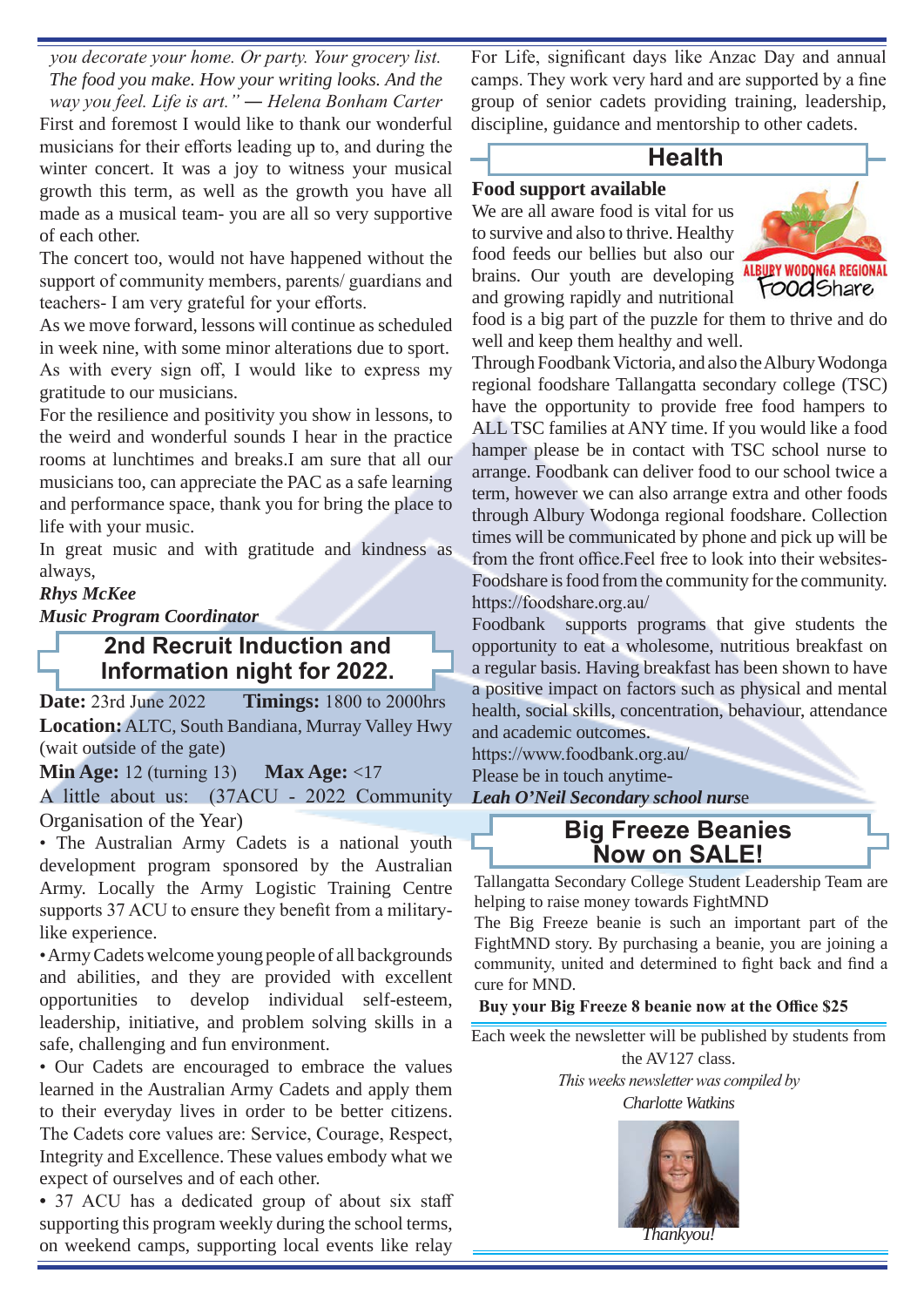# **JOIN US! WE ARE** RECRUITING.

# **APPLY NOW**

37 Army Cadet Unit - Albury Wodonga 2nd 2022 Recruit Induction Night. Date: 23rd June 2022 Time: 1800hrs Location: ALTC, South Bandiana. (Min Age: 12 turning 13

Thursday 23RD June 2022

For more information visit the link:

HTTPS://WWW.FACEBOOK.COM/EVENTS/2993021924 03250/?REF=NEWSFEED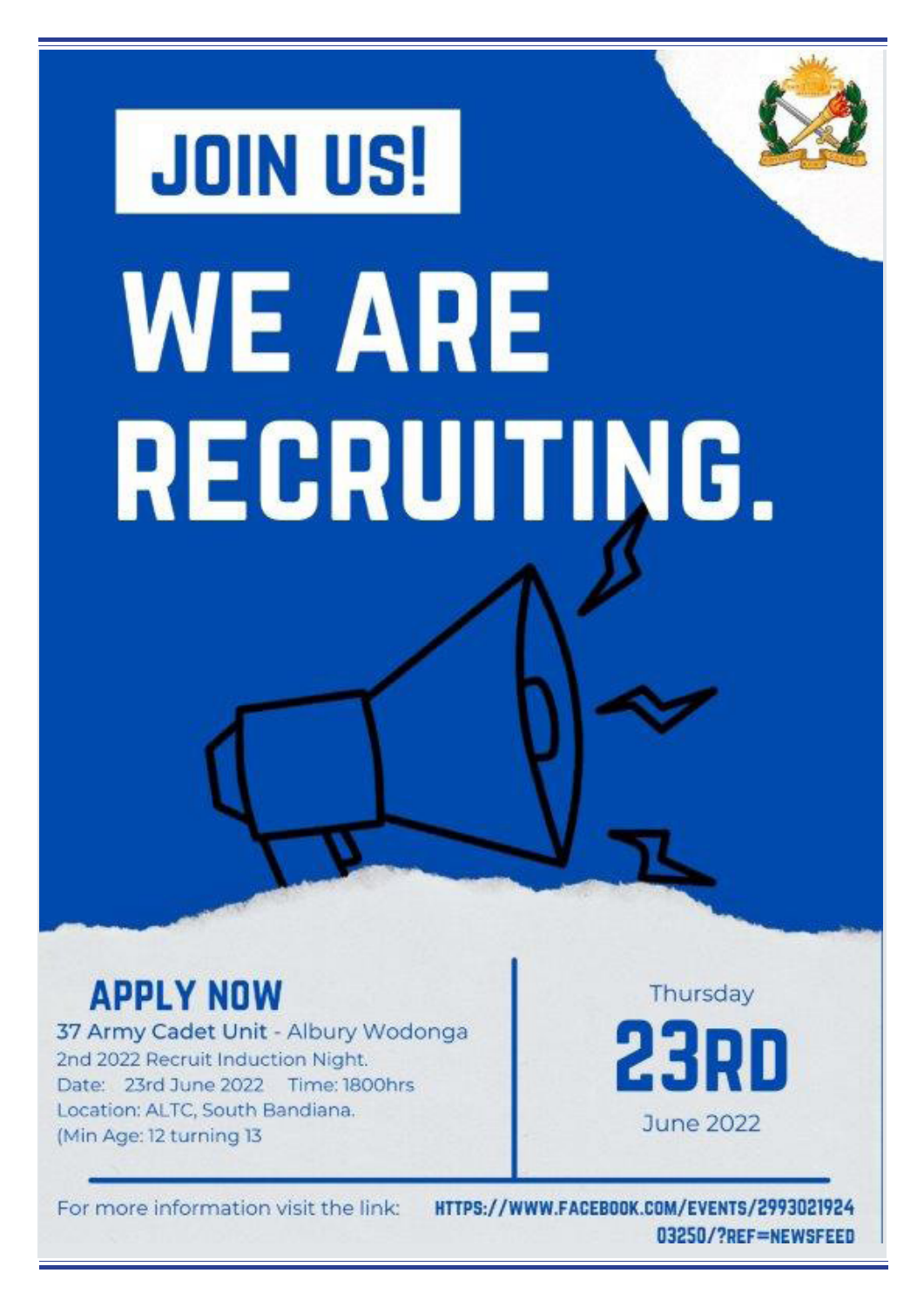





#### Join us on Friday 24th of June 2022

Come dressed in your footy colours or even get creative with a costume and dont forget your gold coin donations which will be collected in REAL Homegroup.

The day will include longest kick competion, house activities, best dressed and dont forget our very own freeze slide with sliders of course!

#### "Make a splash and help beat the Beast"

Nominations for who goes down the slide will be decided through a survey which will be avaiable on Compass

#### Donations

If yourself, family, friends or workplace would like to donate please head to the link below.

................................

#### What is MND?

Motor Neurone Disease (MND) is the name given to <sup>a</sup> group of diseases in which the nerve cells (neurones) controlling the muscles that enable us to move around, speak, swallow and breathe, fail to work normally and eventually die. With no nerves to activate them, the muscles gradually weaken and waste to the point of paralysis and death. There's also no cure for MND.

All money raised on the day will be donated to